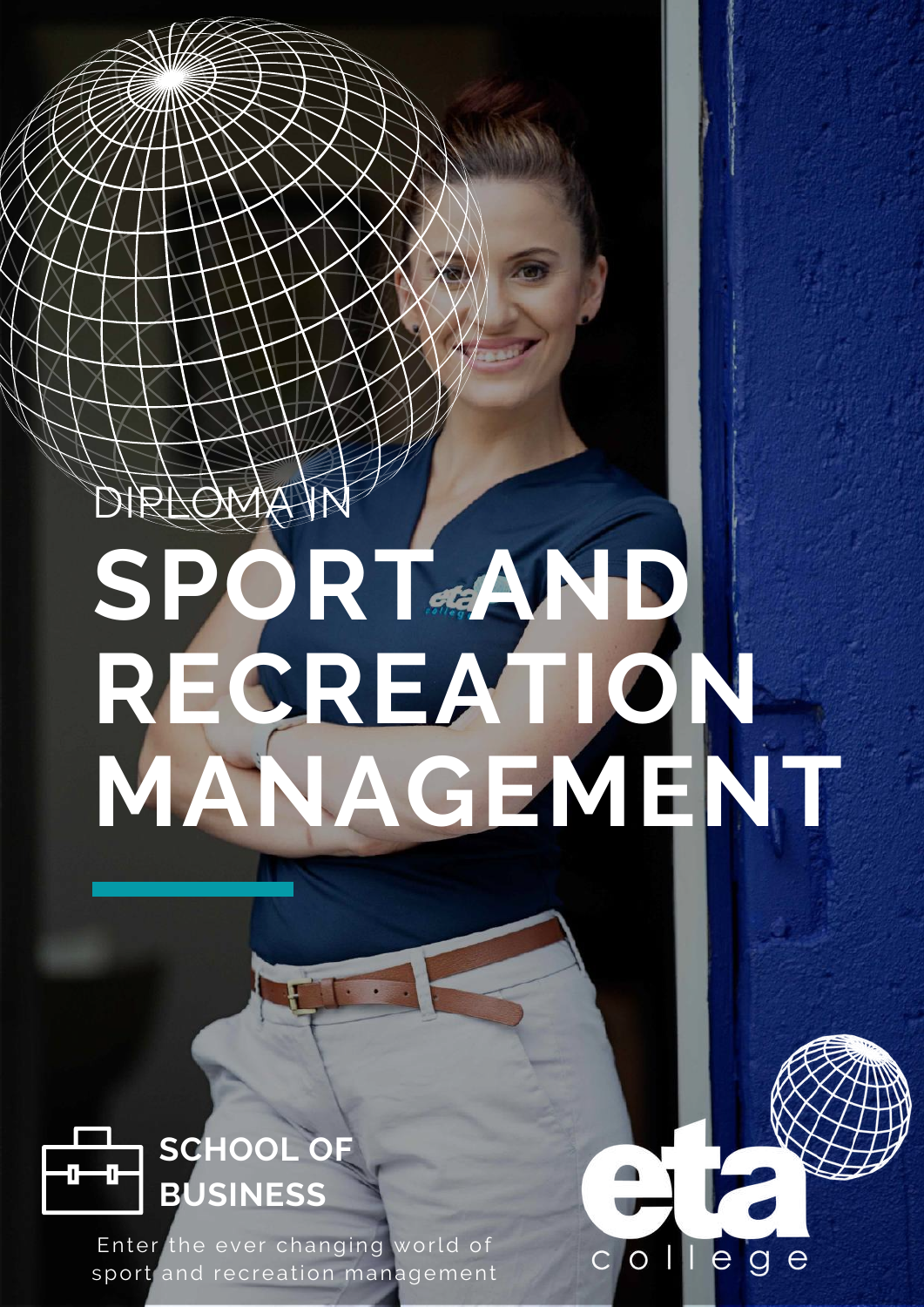#### **ABOUT THIS PROGRAMME 360 Credits, NQF Level 6 SAQA ID:** 97237

This diploma programme will appeal to those with an interest in the world of sport development and physical education in the context of sport and recreation business management, sport marketing and public relations as well as event management and its administration processes.

The programme includes human capital management and volunteer management, giving insight into the management of individuals and teams in a range of sport and recreation contexts. With community sport development as an outcome, you also learn about physical education, ensuring the ability to plan, implement and manage physical education programmes in schools and communities.

In the final year you choose from electives such as sport skills development, sport business development or sport marketing. You are also placed in internships that provide the experiential learning needed for sport and recreation management.



1 year



Assessment is both theory and practical.



Our learning environment is technology driven so you will need to bring a laptop to class.



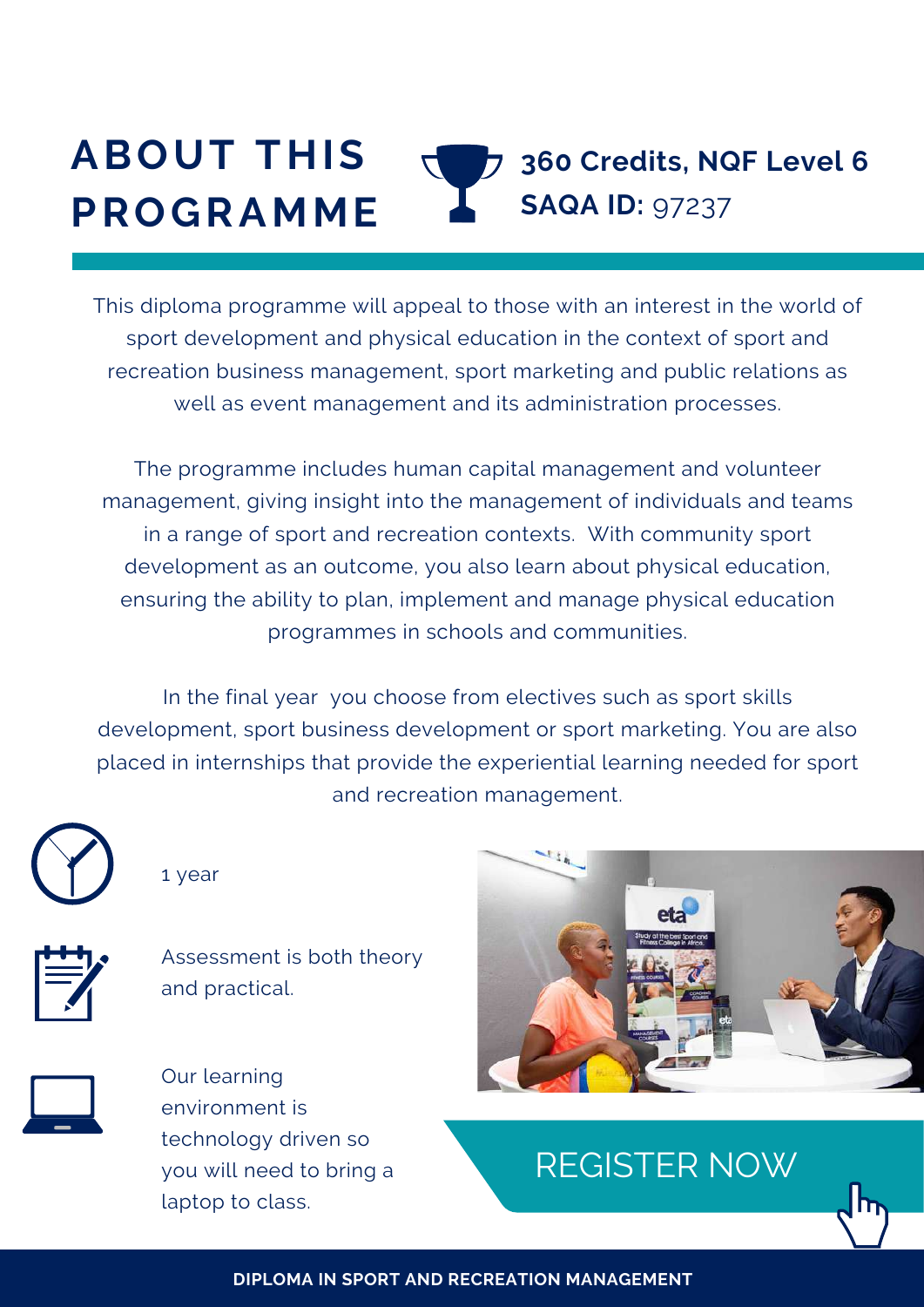# **TECHNICAL REQUIREMENTS**





Students must have their own device, especially a laptop. If you do not have your own laptop or PC, these are available for students when on campus.

#### **WORD OF CAUTION:**

The learning activities and content of our programmes require that the primary device that you will use should be a desktop computer and/or a laptop computer. Although you may find it beneficial to use a mobile device like a smartphone or a tablet when you are "on the move" to quickly access your programme, mobile devices are not considered sufficient to meet the technical requirement of our [programmes.](https://www.etacollege.com/admissions/online-applications/) There are computers available at each campus to assist you on your eta journey.



Own data is essential if students work off-campus. Wifi is free on campus and can be accessed before, during and after classes



**eta** provides study spaces with devices and wifi **eta** likes to work on a no-homework policy so students can complete their studies on campus



Access to all learning resources, library books and journals are included in **eta** tuition fees

# **PLEASE REFER TO OUR LEARNER MANAGEMENT GUIDE TO READ MORE DETAILS**

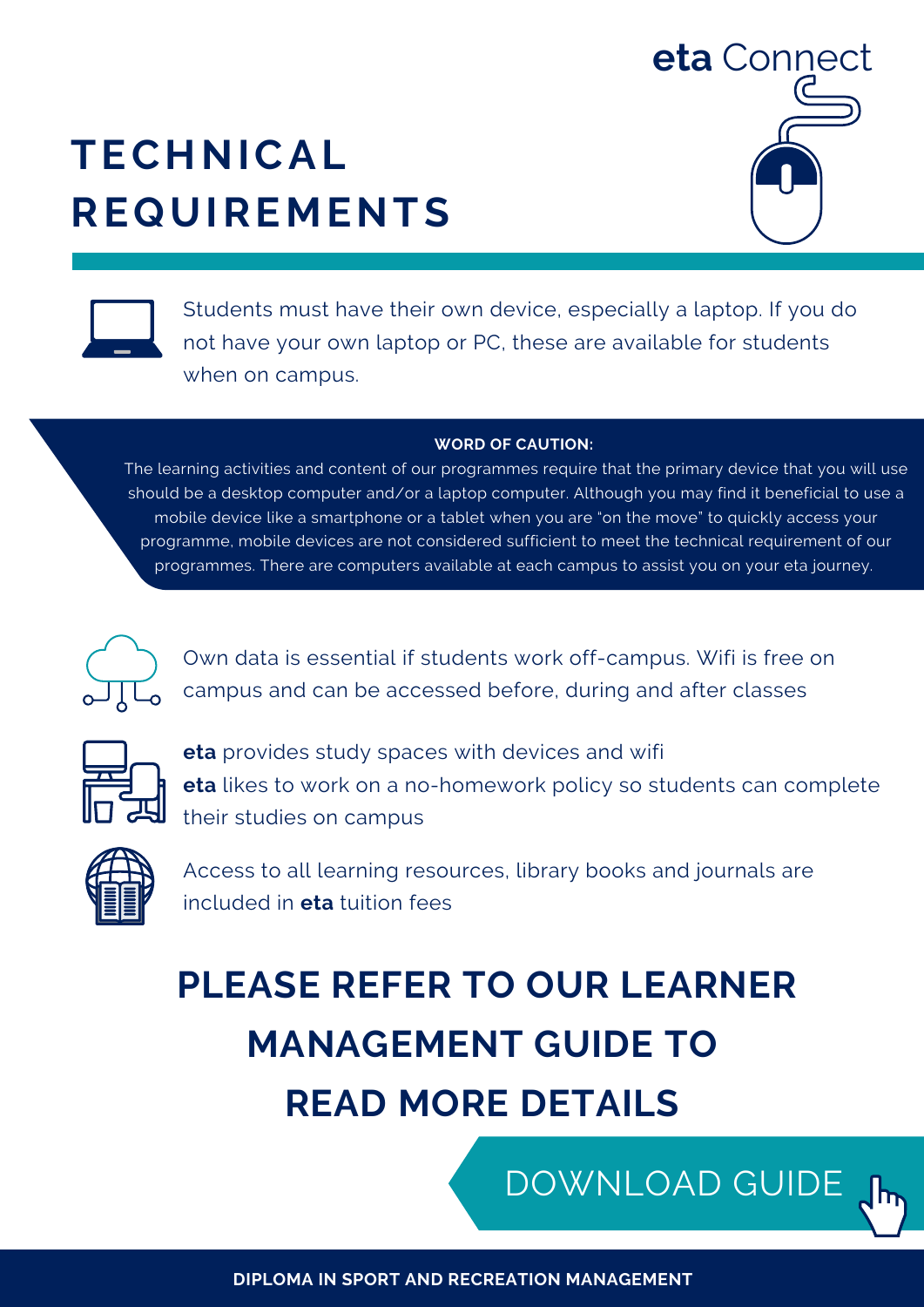# **ADMISSION REQUIREMENTS**



#### **Admission to Diploma, NQF Level 6**

The minimum requirement for admission to Diploma programmes is either:

- A National Senior Certificate (NSC) with Diploma admission with minimum of 30% in English, coupled with an achievement rating of 3 (moderate achievement 40-49% or better in four recognised NSC 20-credit subjects.
- A National Certificate Vocational (NCV). A student must (a) achieve at least 50% in three fundamental subjects including the language of learning and teaching in the higher education institution, (b) achieve at least 60% in the three compulsory vocational subjects.
- A Senior Certificate (SC) (with relevant endorsement) or equivalent.A Further Education and Training Certificate (NQF 4) in a cognate field e.g. fitness, coaching or sport administration.
- A Higher Certificate or Advanced Certificate in a cognate field. For example, a Higher Certificate in Fitness or in Coaching Science enables access to the Diploma in Sport and Exercise. The Higher Certificate in Sports Recreation and Fitness Management enables access to the Diploma in Sport and Recreation Management.

### **PROGRAMME ACCREDITATION**

Exercise Teachers Academy PTY Limited (trading as eta College) is registered as a private higher education institution in terms of Section 54 (1) (c) of the Higher Education Act, 1997 (Act No. 101), and Regulation 16 (4) (a) of the Regulations for Registration of Private Higher Education Institutions, 2002.

This NQF level 5 Learning programme is accredited by the Council on Higher Education (CHE). The qualification it achieves is registered on the Higher Education Qualifications Sub Framework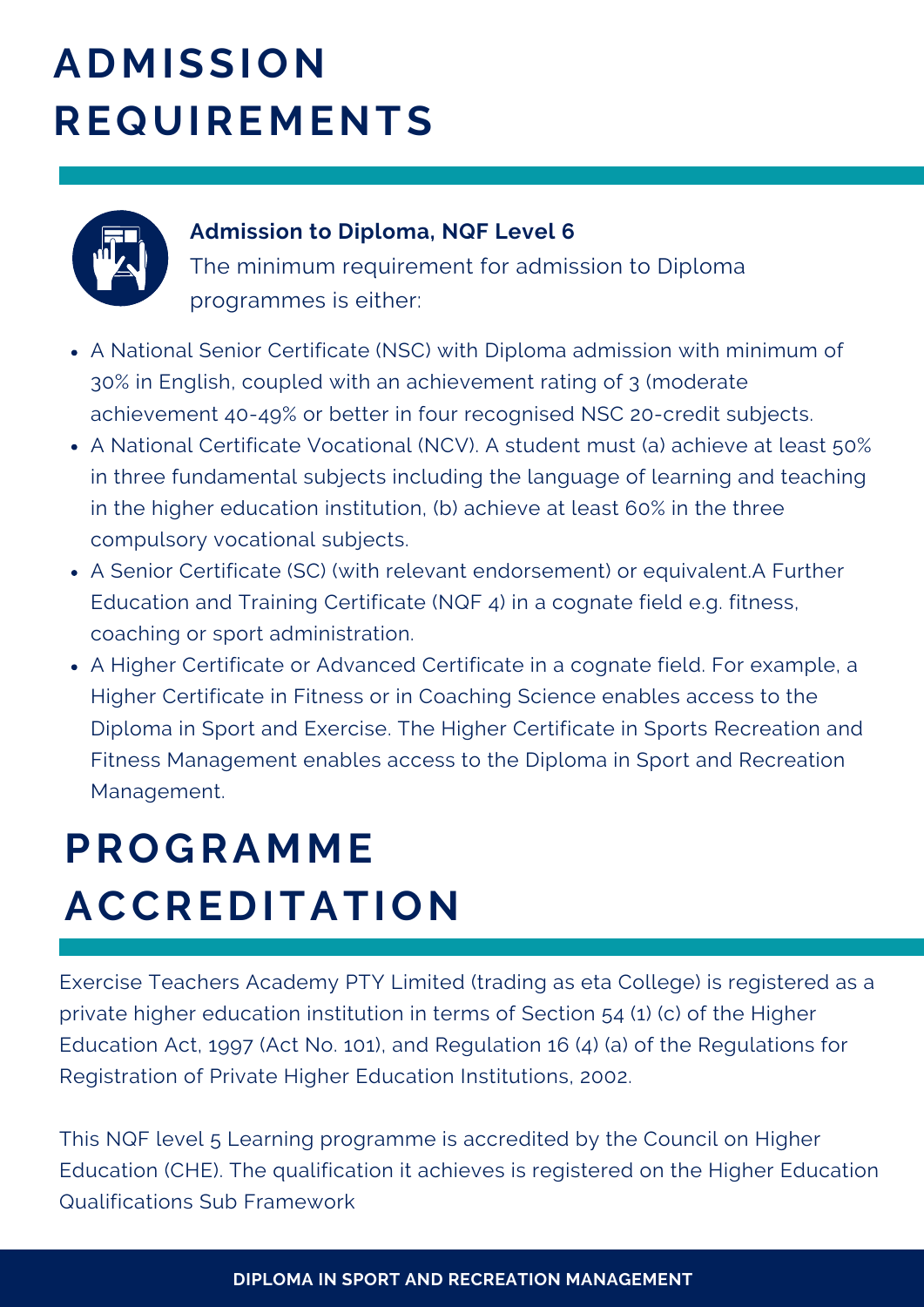# **RECOGNITION OF PRIOR LEARNING (RPL)**



RPL emerges from a global demand to increase access to higher education. RPL policies encourage providers to develop systems that enable the recognition of learning, allowing previously disadvantaged people, for whatever reason, to be able to access to a learning pathway in higher education. The RPL driving force is social justice and fairness, so no-one should be barred from higher education. At eta College, RPL can enable access to a qualification that allows you to work in the fastgrowing sport and fitness sector, where competent employees are critical for the growth of the profession (Skills Development Act, 1998, Skills Development Amendment Act, 2008).

There are different types of RPL, which includes the following

- RPL for Access process which is specifically designed for those students who have not been able to meet the minimum requirements for access.
- If you have prior formal learning in credit-bearing modules or a completed qualification, it is possible for such credits to be recognised and for you to be exempt from learning you have already completed.
- If you are someone of advanced standing and did not complete a Matric (NSC) or your results were not sufficient to access higher education in the past, your work and life experience may enable you to access to higher learning now.
- If you have relevant and recent work experience that matches the learning in the qualification you want, it is possible for your knowledge and skills to be recognised and to access a higher education pathway. You may even be exempt from some modules if your work experience has given you the right level of knowledge and skills.

### [LEARN](https://www.etacollege.com/educational-pathways/recognition-of-previous-education/) MORE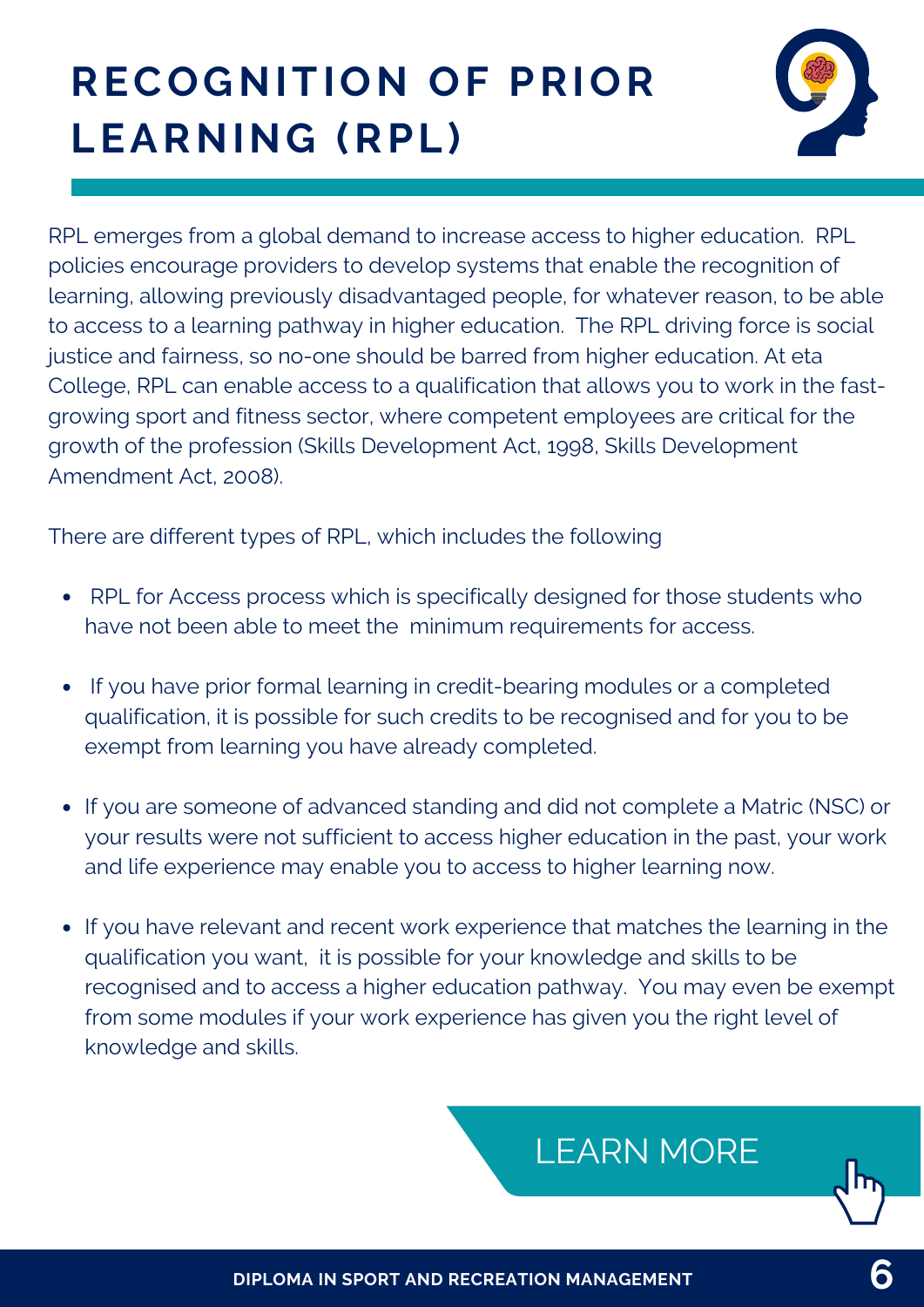# **HOW WILL THIS QUALIFICATION HELP YOU DIFFERENTIATE YOURSELF?**



You would like to manage a sport or fitness facility with appropriate marketing plans, operational procedures and resource management.



You currently work at a sport facility and would like the ability to manage a sport tournament and implement a volunteer strategy to achieve event outcomes.



You see yourself co-ordinating athlete and team support, including sports team logistics, public relations and media liaison.

#### **AFTER COMPLETING THIS PROGRAMME YOU'LL BE CONFIDENT IN YOUR ABILITY TO:**

- Manage a sport tournament.
- Co-ordinate athlete and team support.
- Manage a sport or fitness facility.
- Apply administration and business management skills.
- Engage in community sports development.
- Conduct sports-specific marketing strategies.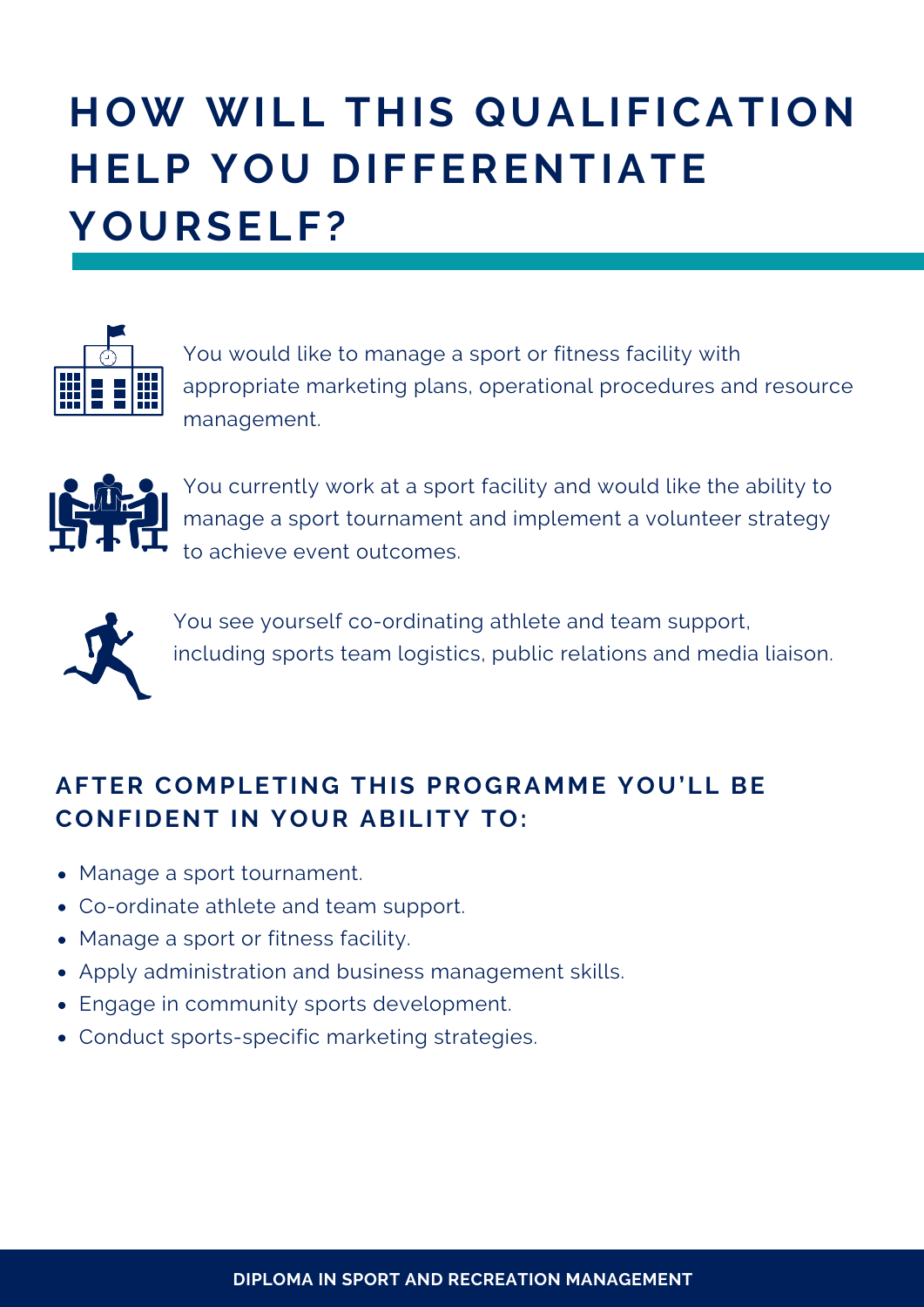### **WHAT WILL YOU LEARN ON THIS PROGRAMME?**

Find out more about what you will learn as you progress through the **three years** of this programme:

### **YEAR 1**

#### **COURSE CATEGORY 1**

SPORT AND RECREATION STUDIES Introduction to Sport and Recreation Studies Recreation and Leisure Studies

#### **COURSE CATEGORY 2**

#### SPORT AND RECREATION BUSINESS AND MANAGEMENT STUDIES

Introduction to Business and Financial Management Financial and Business Development of Sport **Structures** Human Capital Management in Sport and Recreation

#### **COURSE CATEGORY 3**

MARKETING AND PUBLIC RELATIONS Principles of Sport Marketing Event Marketing and Public Relations

**COURSE CATEGORY 4** EVENT AND PROJECT MANAGEMENT Introduction to Event Management Team Tour Logistics and Sport Tourism

**COURSE CATEGORY 5** SPORT AND EXERCISE SCIENCE Principles of Physical Movement and Applied Exercise Science

#### **COURSE CATEGORY 6**

SPORT SOCIOLOGY Introduction to Sport Sociology

#### **COURSE CATEGORY 7**

SPORT INFORMATICS Introduction to Sport informatics

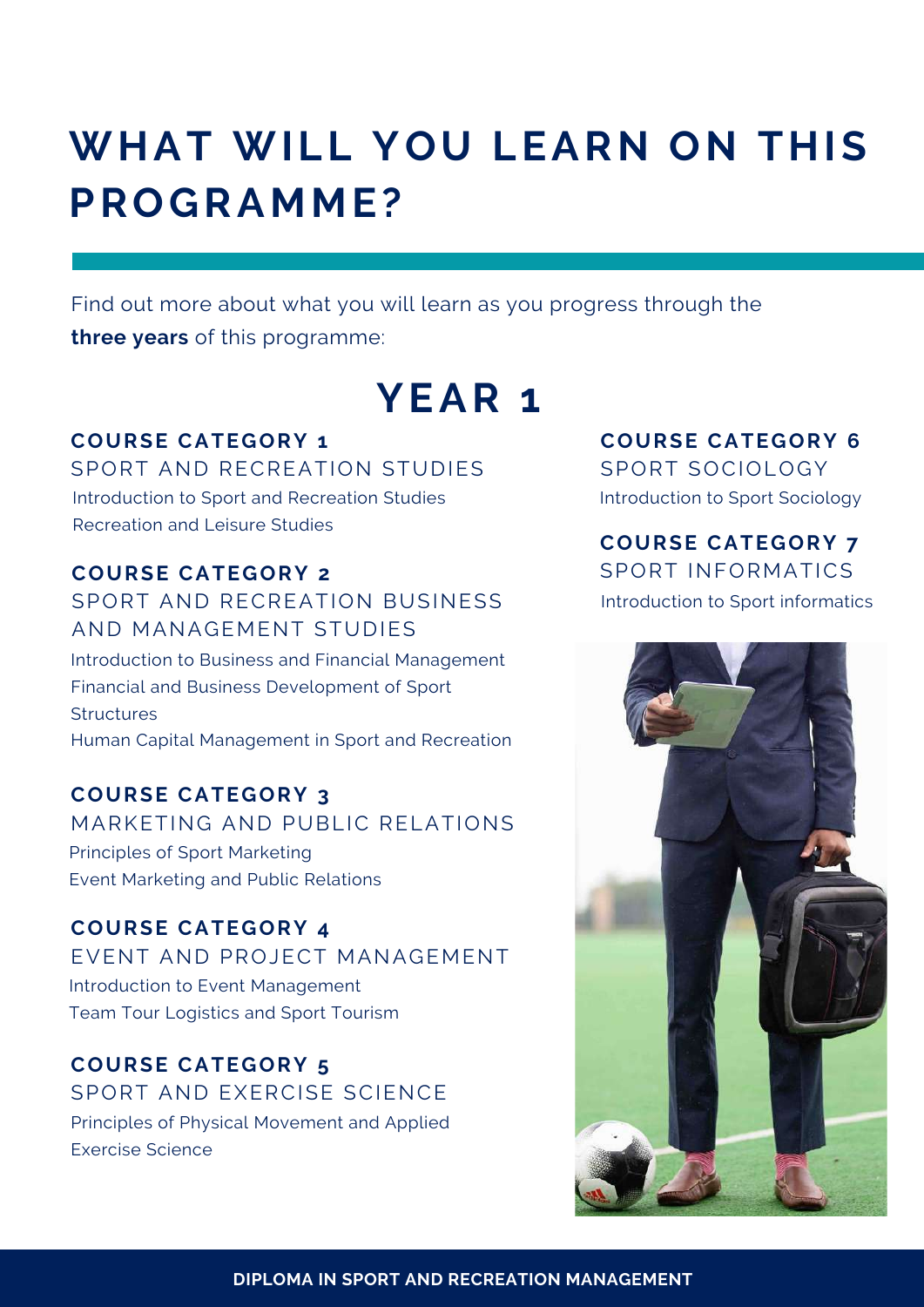### **WHAT WILL YOU LEARN ON THIS PROGRAMME?**

### **YEAR 2**

**COURSE CATEGORY 1** SPORT AND RECREATION STUDIES

Sport Organisation and Administration Sport Talent Management and Presentation

**COURSE CATEGORY 2** SPORT AND RECREATION BUSINESS AND MANAGEMENT STUDIES

NGO and NPO Management Health and Wellness Programme Experiential Work and Project Based Learning

**COURSE CATEGORY 3**

MARKETING AND PUBLIC RELATIONS Community marketing and Market Research Corporate Marketing and Sponsorships

**COURSE CATEGORY 4** EVENT AND PROJECT MANAGEMENT Social Sport Development Programmes Sport Development and Long Term Participant Development

**COURSE CATEGORY 5** SPORT AND EXERCISE SCIENCE Physical Education and Talent Identification

**COURSE CATEGORY 6** SPORT SOCIOLOGY Psycho-Social and Cultural Dynamics

#### **COURSE CATEGORY 7**

SPORT INFORMATICS Project Management, Database Management and Social Networks

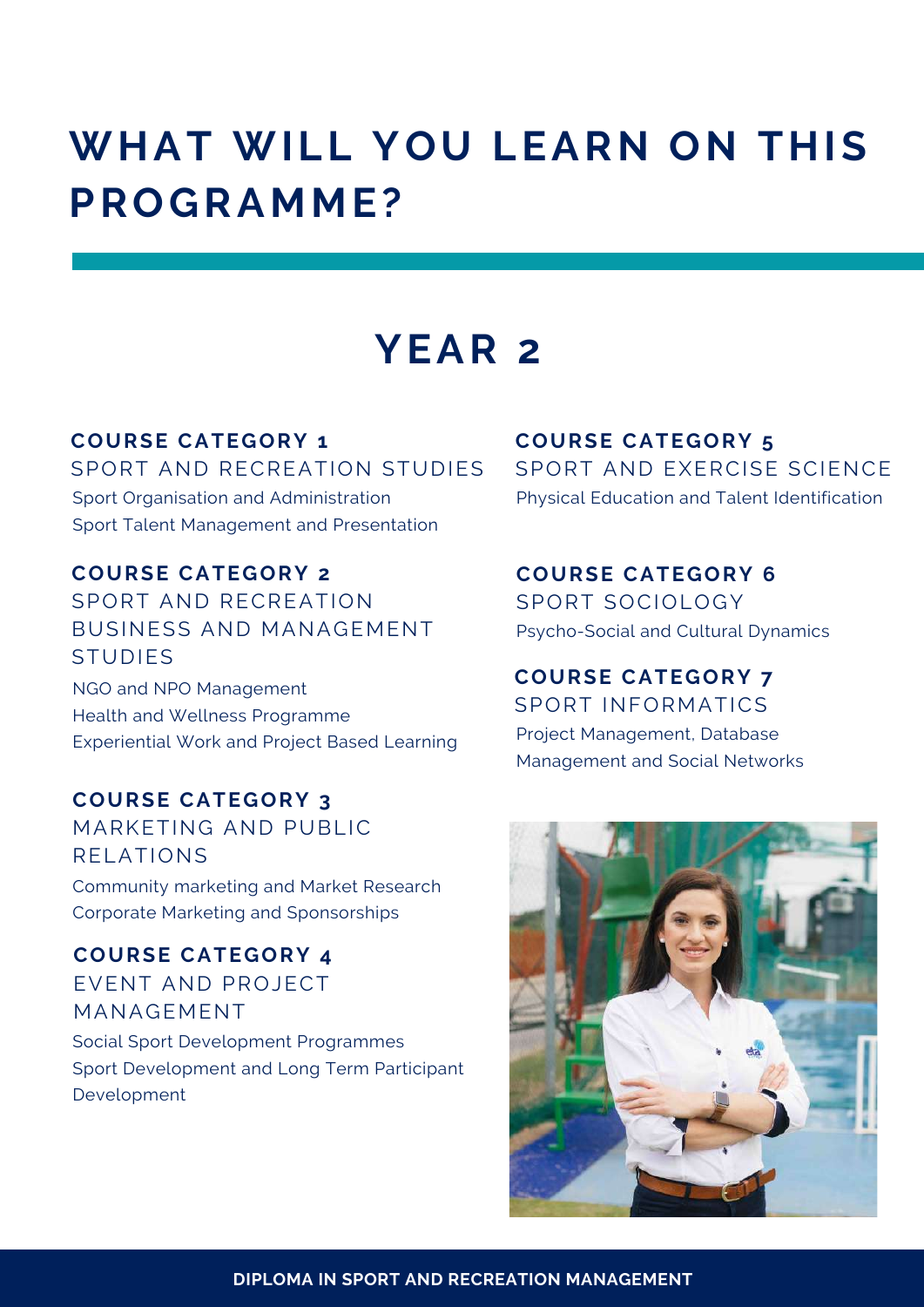### **WHAT WILL YOU LEARN ON THIS PROGRAMME?**

### **YEAR 3**

#### **COURSE CATEGORY 1**

SPORT AND RECREATION STUDIES

#### **Students must choose two electives:**

Master Sport Plans SRS Internship and Work Placed Learning Capstone Research Project Facility Management Sport Market Research School Sport and Physical Education Development and Management

#### **COURSE CATEGORY 2**

SPORT AND RECREATION BUSINESS AND MANAGEMENT STUDIES

Advanced Sport Business Development and Strategies Internship and Work Placed Learning

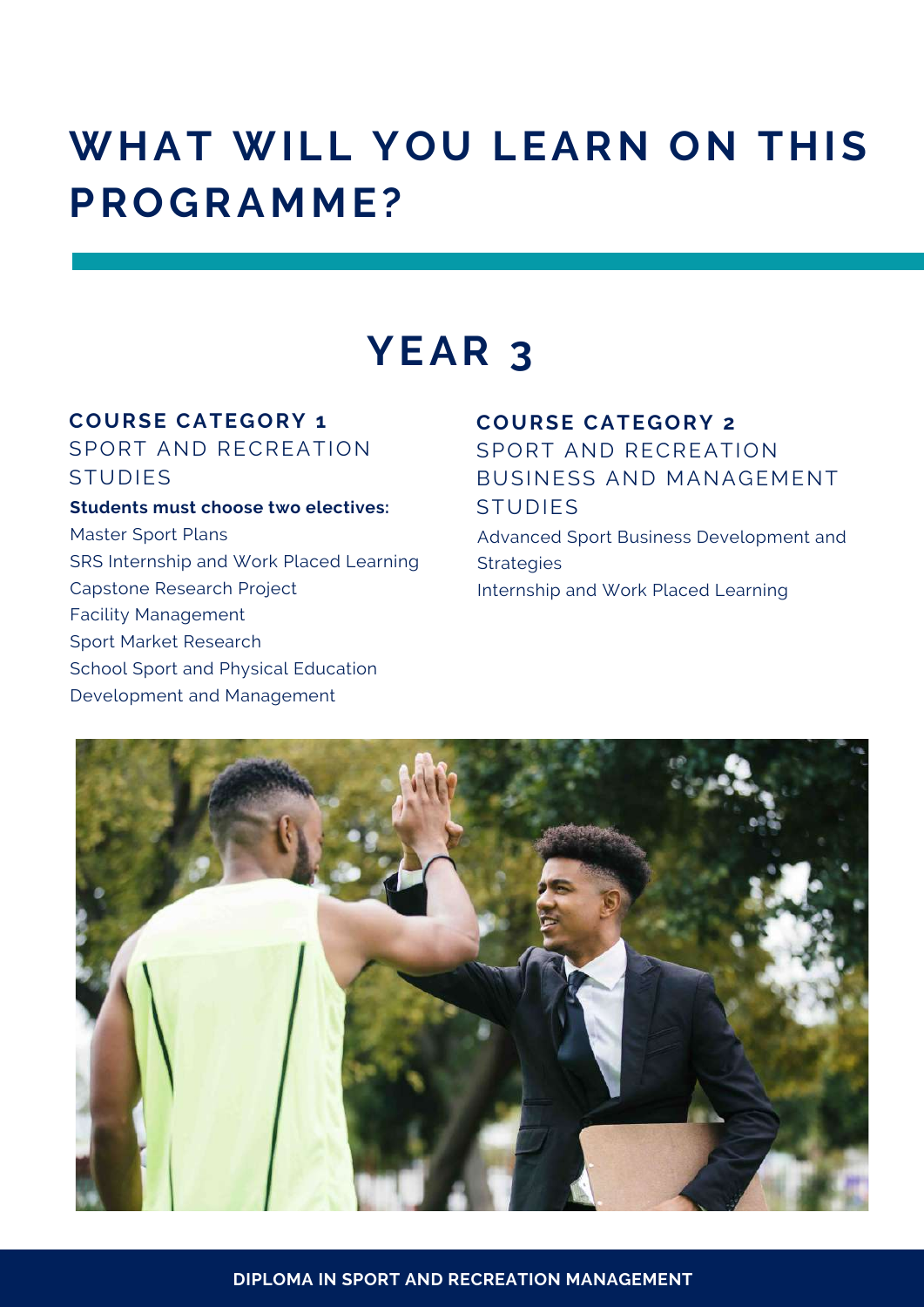# **WHY STUDY AT A CAMPUS?**

- Qualified lecturers
- Scheduled sessions
- Exposure to industry professionals through the campus
- Technologically mediated teaching
- Superior facilities
- Opportunity to make friends
- Guide practical sessions
- Resource centre
- In class feedback
- Attend a graduation
- Access to eta Connect (Learner Management System)
- Access to e-library (eBooks, journals, articles and so much more)
- Access to Office 365 account
- Industry ready when qualified



**DIPLOMA IN SPORT AND RECREATION MANAGEMENT**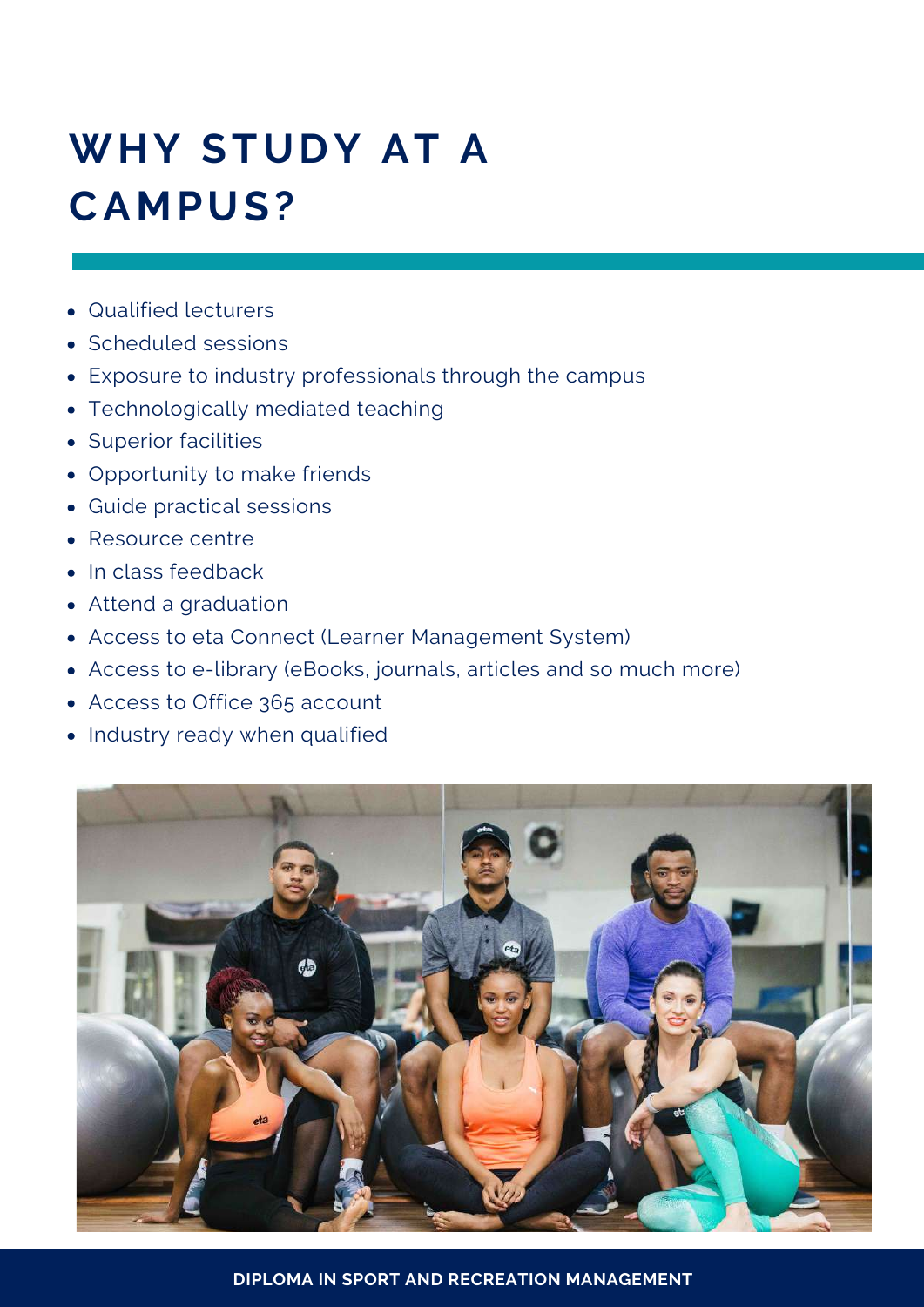# **WHAT CAREER CAN I GO INTO ONCE I AM QUALIFIED?**

The programme allows you entry into the sport, recreation and fitness industry.

- Project developer
- Sport or recreation event developer
- Sport promotions manager
- Facility developer or manager

#### **WHO WILL HIRE ME?**

- Schools
- Sports Clubs and Recreation Centre's
- Self employment as a business owner and entrepreuneur

# **THIS SOUNDS PERFECT FOR MY CAREER**

I'M READY TO [REGISTER](https://www.etacollege.com/admissions/online-applications/)